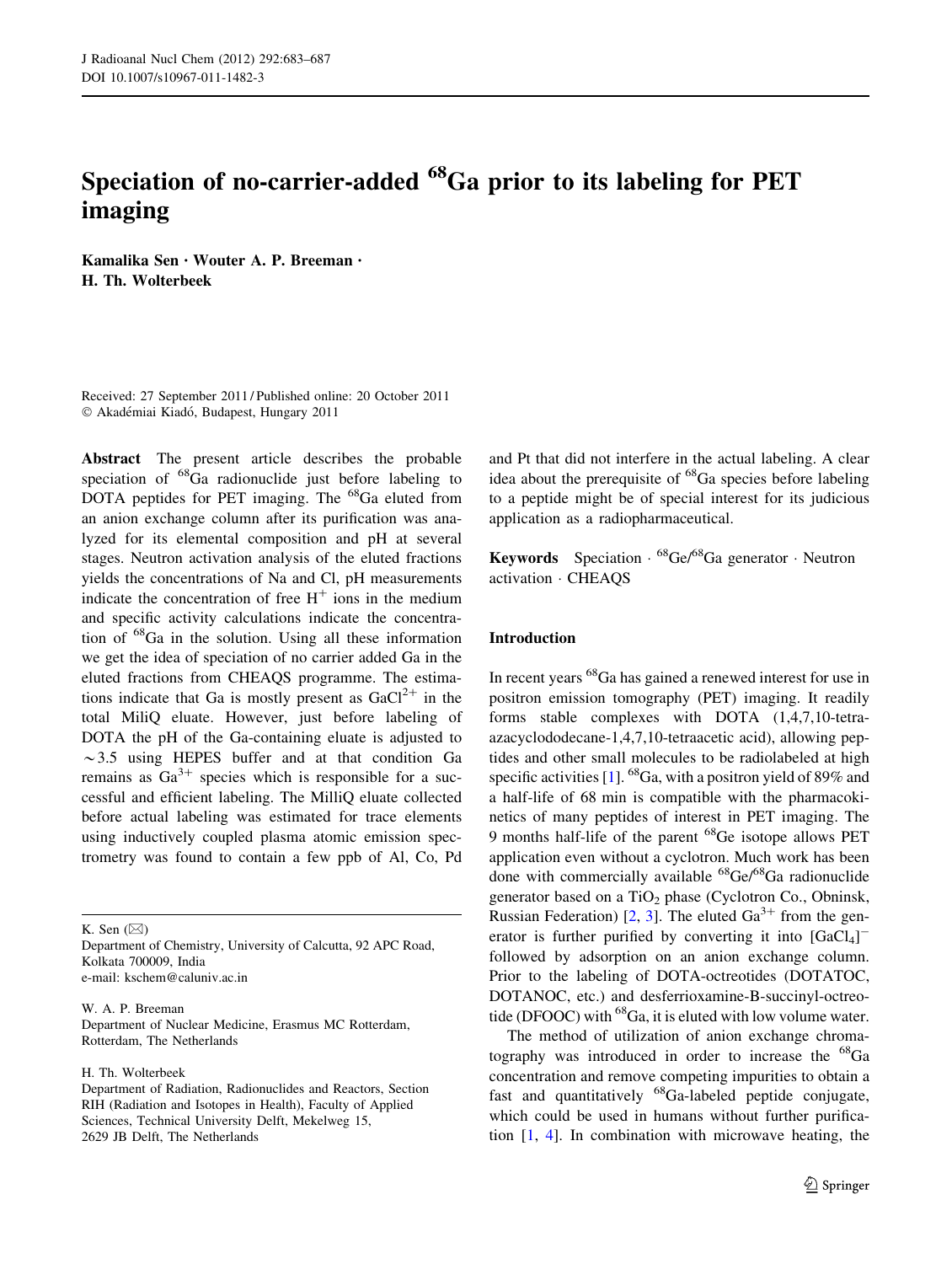DOTA-peptide conjugates could be labeled within 15 min with  $95\%$  <sup>68</sup>Ga radioactivity incorporation. The optimal incorporation yield for  $Ga^{3+}$  in the DOTA cage was also achieved in the pH range of 3.5–4.0 by Meyer et al. [[5\]](#page-4-0). At higher pH,  $Ga^{3+}$  tends to form hydroxy-aquo complexes, while the complex formation yield decreases at lower pH values. In order to control the pH they found the non-ionic buffer HEPES most suitable.

According to the earlier labeling experiment of Breeman et al.  $[2]$  $[2]$ , the rate of incorporation of  ${}^{68}Ga$  in DOTA-peptides was found to be pH dependent [\[2](#page-4-0)]. There was no radioactive incorporation at pH 1, a slow start at pH 2.5, and completion of incorporation at pH 4 was observed after 5 min at 80 C. Maximal achievable specific activities were up to 1 GBq <sup>68</sup>Ga per nmol for DOTATOC and DOTA-tate. Rösch et al. [\[6](#page-4-0)] also preconcentrated and purified  ${}^{68}Ga^{3+}$  eluted from the cation exchange resin for labeling reactions with a final pH of 2.3 [\[6](#page-4-0)].

It is clearly understood that the labeling of  ${}^{68}Ga$  is very much pH sensitive, but the chemical species responsible for the actual labeling is still not well understood. To have an idea about the real chemical form of Ga actually undergoing reaction for incorporation in the DOTA, experiments as well as theoretical simulations are necessary. To the best of our knowledge, a detailed study of the chemical speciation of <sup>68</sup>Ga at this stage before labeling has never been reported. In the present work we report about the speciation possibility of <sup>68</sup>Ga after purification from the anion exchanger. A tin(II) oxide generator was used in our study.

# Experimental

A tin(II) oxide generator for  ${}^{68}$ Ge/ ${}^{68}$ Ga was obtained from iThemba Labs, Somerset West, South Africa. The generator was eluted with 1 M ultrapure HCl (Ultrapure HCl 30% was obtained from J.T. Baker, Deventer, The Netherlands). All chemicals were of the highest available grade. The eluate containing <sup>68</sup>Ga was mixed with 10 M HCl in order to achieve a 6 mL solution of an overall HCl concentration of 5 M. The  $^{68}$ Ga solution having a total activity of 175 MBq was adsorbed on an anion exchange resin Oasis WAX (weak anion exchanger SPE cartridge 1 cc, 30 mg, Waters, Etten-Leur, The Netherlands) as [GaCl<sub>4</sub>]<sup>-</sup>. The micro column containing <sup>68</sup>Ga in the anionic form was washed with 2 mL of 5 M NaCl solution to reduce of the acidity while keeping the  $Cl^-$  concentration constant at 5 M. <sup>68</sup>Ga was then eluted with MilliQ for further labeling experiments. Fractions of  $\approx 0.09$  mL of this MilliQ eluate were collected in small plastic vials using a fraction collector in small plastic vials. The empty vials were previously weighed. The exact weights of the vials were again measured after collection of the <sup>68</sup>Ga containing MilliQ fractions. The vials were then closed and its activity for <sup>68</sup>Ga was measured in a dose callibrator (VDC-405, Veenstra, Joure, The Netherlands) while <sup>68</sup>Ge activity was measured after  $\geq$ 24 h in a well-type gamma counter (COBRA, Packard Instruments Co, Groningen, The Netherlands)  $[2]$  $[2]$ . The <sup>68</sup>Ga in the vials was allowed to decay for at least 24 h and then again irradiated with thermal neutrons with a flux of  $3.9 \times 10^{12}$  cm<sup>-2</sup> s<sup>-1</sup> to measure the concentration of Na and Cl. The irradiation was done in the fast irradiation system, CAFIA (acronym for Carbon Fiber Autonomous Facility for Irradiation and Analysis) of the 2 MW research reactor at the Reactor Institute, Delft, The Netherlands [\[7](#page-4-0)]. In a separate but similar set of experiment, the pH of all the fractions were measured using a pH meter with a micro probe. With the idea of concentrations of Ga, Na, Cl and H (from pH measurements) theoretical calculations were done using CHEAQS programme for evaluation of chemical species in each of the fractions. The pH measurement and elemental measurements were done in two similar but separate measurements to avoid weight loss due to sticking of solution to the pH meter probe. The collection of the total (2 mL) eluate from the anion exchanger was also done and analysis for the above elements as well as pH measurement and multielement analysis was also done to have the overall idea of speciation and contamination from other elements. Multielemental measurement was also done with the HCl solution that was loaded initially to the anion exchange column to estimate the behavior of contaminants. Inductively coupled plasma atomic emission spectrometry (ICPOES, Perkin Elmer, OPTIMA 4300) was used to analyze the contaminants in the total MilliQ eluate. All the elements were measured both in axial and radial modes using a nebulizer. The nebuliser flow rate was maintained at 1.5 mL/min. The results reported here are the mean data of three successive measurements.

#### Results and discussion

Chelated gallium species are widely studied for their applications in medical therapy and diagnostic processes. For example, rituximab pharmaceutical solution labeled with <sup>67</sup>Ga was used to study an antigen–antibody reaction in mouse [\[8](#page-4-0)]. Bleomycin labeled with  $^{66}$ Ga was studied for its possible diagnostic properties in PET [\[9](#page-4-0)]. The efficacy of the chelates depends on their chemical behavior, which in turn depends on the chemical speciation of the metal ion. Speciation study of medically active metals is an emerging field of research as it yields valuable information regarding its mode of action [\[10–15](#page-4-0)]. In diagnostic imaging, several radiopharmaceuticals and magnetic resonance contrast reagents are based on chelates of Gd, <sup>99m</sup>Tc, and <sup>67</sup>Ga. The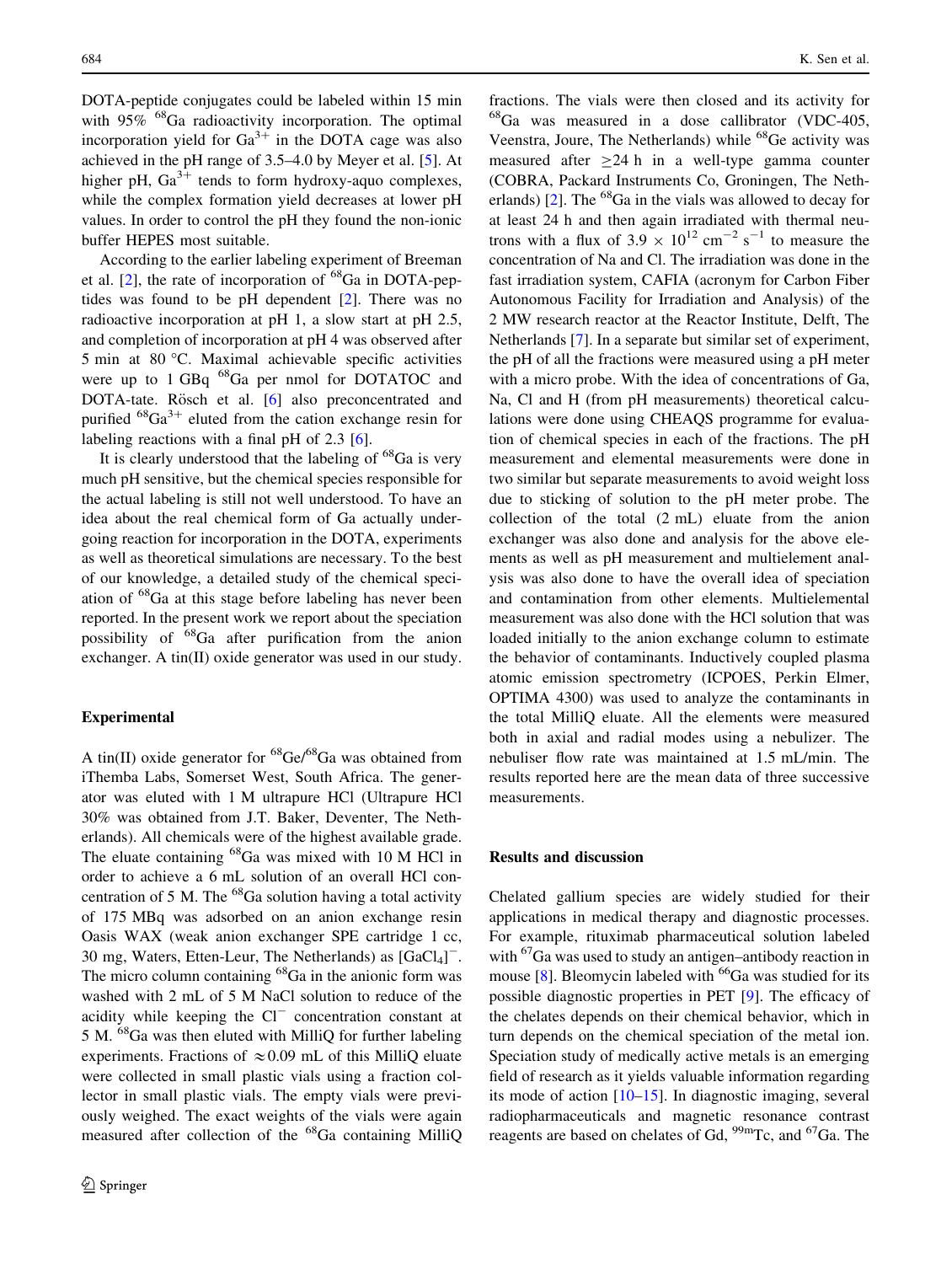| goal of diagnostic imaging is to direct the element to a<br>particular site of interest, e.g., to achieve selective accu-    |
|------------------------------------------------------------------------------------------------------------------------------|
| mulation in a tumor. The distribution will clearly be affected                                                               |
| by speciation, and the labile chelates are expected to                                                                       |
| exchange the metal with a variety of biological ligands.                                                                     |
| Concurrent with the recent interest in the design of metal                                                                   |
| compounds as drugs and diagnostic agents and in under-                                                                       |
| standing the molecular mechanisms of action of metallo-                                                                      |
| pharmaceuticals, the present study gives a lot of relevant                                                                   |
| information. Central to progress in this area is investigation                                                               |
| of the speciation of the metal actually used for labeling. A<br>precise knowledge about the actual metal species taking part |
| in any chemical reaction may lead to quantitative and                                                                        |
| reproducible results. In our present study we have tried to                                                                  |
| figure out all the associated elements present with our                                                                      |
| radionuclide of interest, <sup>68</sup> Ga, to find its actual chemical                                                      |
| form that takes part in labeling. The results of neutron                                                                     |
| activation give an idea about the concentrations of Na and                                                                   |
| Cl, pH measurements indicate the concentration of free $H^+$                                                                 |
| ions in the medium and specific activity calculations indi-                                                                  |
| cate about the concentration of <sup>68</sup> Ga in the solution                                                             |
| (Table 1) [2]. When all this information is taken into in the                                                                |
| CHEAQS programme $[16]$ we get the idea of speciation of                                                                     |
| no carrier added Ga in the solution to be tagged to DOTA.<br>An essential process in the development of any speciation       |
| model is to define a series of chemical equilibria which                                                                     |
| represent the system under investigation. In defining the                                                                    |
| equilibria all the chemical species involved and the equi-                                                                   |
| librium constants for the reactions have to be specified. In                                                                 |
| this case theoretical calculations are done using CHEAQS, a                                                                  |
| computer program for calculating chemical equilibria in                                                                      |
| aquatic systems. It gives information about the selection                                                                    |

process for the equilibria and equilibrium constants from CHEAQS database. Selecting equilibrium constants is an important step in equilibrium modelling. To ensure that the database, CHEAQS contains a consistent set of correct constants, values are taken from the NIST database 46 (version 8) where available. The programme based on a well documented huge database taking into account adsorption equilibria, redox equilibria as well as models for organic complexation helps to identify the species under study.

An extra washing using the anion exchanger has been included to reduce the acidity of the Ga containing eluate. 5 M NaCl was used instead of HCl. This is because high concentration of Cl<sup>-</sup> salt keeps the complex in the form of GaCl<sub>4</sub><sup>-</sup>. The anion exchanger remains bonded with this anionic complex. On washing with water,  $Cl^-$  gets slowly removed and the speciation of Ga changes to free  $Ga^{3+}$ ions, which then gets eluted. With progress in elution with MilliQ the pH of the fractions slowly increase from 0.6 till 1.8 and the <sup>68</sup>Ga concentration increase slightly and then



25

50

75

100

Ga3+ (%)  $-$  GaCl2+  $(%)$ - Ga(OH)2+ (%

<span id="page-2-0"></span>

| Weight of MilliQ<br>fractions $(g)$ | Ga (M/L)     | ${}^{68}Ga$ (MBq) | Ge(M/L)       | pH   | $Na$ $(M/L)$ | Cl (M/L) |
|-------------------------------------|--------------|-------------------|---------------|------|--------------|----------|
| 1(0.113)                            | $1.5E - 9$   | 1.73              | $7.63E - 010$ | 0.59 | 3.4          | 3.4      |
| 2(0.0916)                           | $1.8E - 9$   | 1.68              | $6.66E - 010$ | 0.76 | 0.81         | 0.81     |
| 3(0.077)                            | $1.6E - 9$   | 1.26              | $3.70E - 010$ | 0.88 | 0.42         | 0.42     |
| 4(0.079)                            | $1.4E - 9$   | 1.13              | $7.90E - 011$ | 1.07 | 0.2          | 0.21     |
| 5(0.071)                            | $1.3E - 9$   | 0.94              | $5.64E - 011$ | 1.17 | 0.15         | 0.16     |
| 6(0.078)                            | $6.7E - 10$  | 0.53              | $4.37E - 011$ | 1.27 | 0.09         | 0.09     |
| 7(0.077)                            | $4.8E - 10$  | 0.38              | $6.83E - 011$ | 1.44 | 0.06         | 0.06     |
| 8 (0.079)                           | $4.9E - 10$  | 0.39              | $6.07E - 011$ | 1.48 | 0.05         | 0.05     |
| 9(0.078)                            | $3.02E - 10$ | 0.24              | $5.95E - 011$ | 1.58 | 0.04         | 0.04     |
| 10(0.076)                           | $2.4E - 10$  | 0.19              | $6.15E - 011$ | 1.63 | 0.03         | 0.03     |
| 11(0.076)                           | $2.26E - 10$ | 0.18              | $3.85E - 011$ | 1.64 | 0.02         | 0.02     |
| 12 (0.078)                          | $2.9E - 10$  | 0.23              | $3.06E - 011$ | 1.65 | 0.01         | 0.01     |
| 13 (0.063)                          | $2.9E - 10$  | 0.19              | $2.14E - 011$ | 1.71 | 0.02         | 0.02     |
| 14 (0.076)                          | $2.76E - 10$ | 0.21              | $2.14E - 011$ | 1.79 | 0.01         | 0.01     |
| 15(0.074)                           | $7.8E - 11$  | 0.06              | $2.02E - 011$ | 1.81 | 0.01         | 0.01     |

Table 1 Ga, <sup>68</sup>Ga, Ge, Na and Cl concentrations along with pH in MilliQ fractions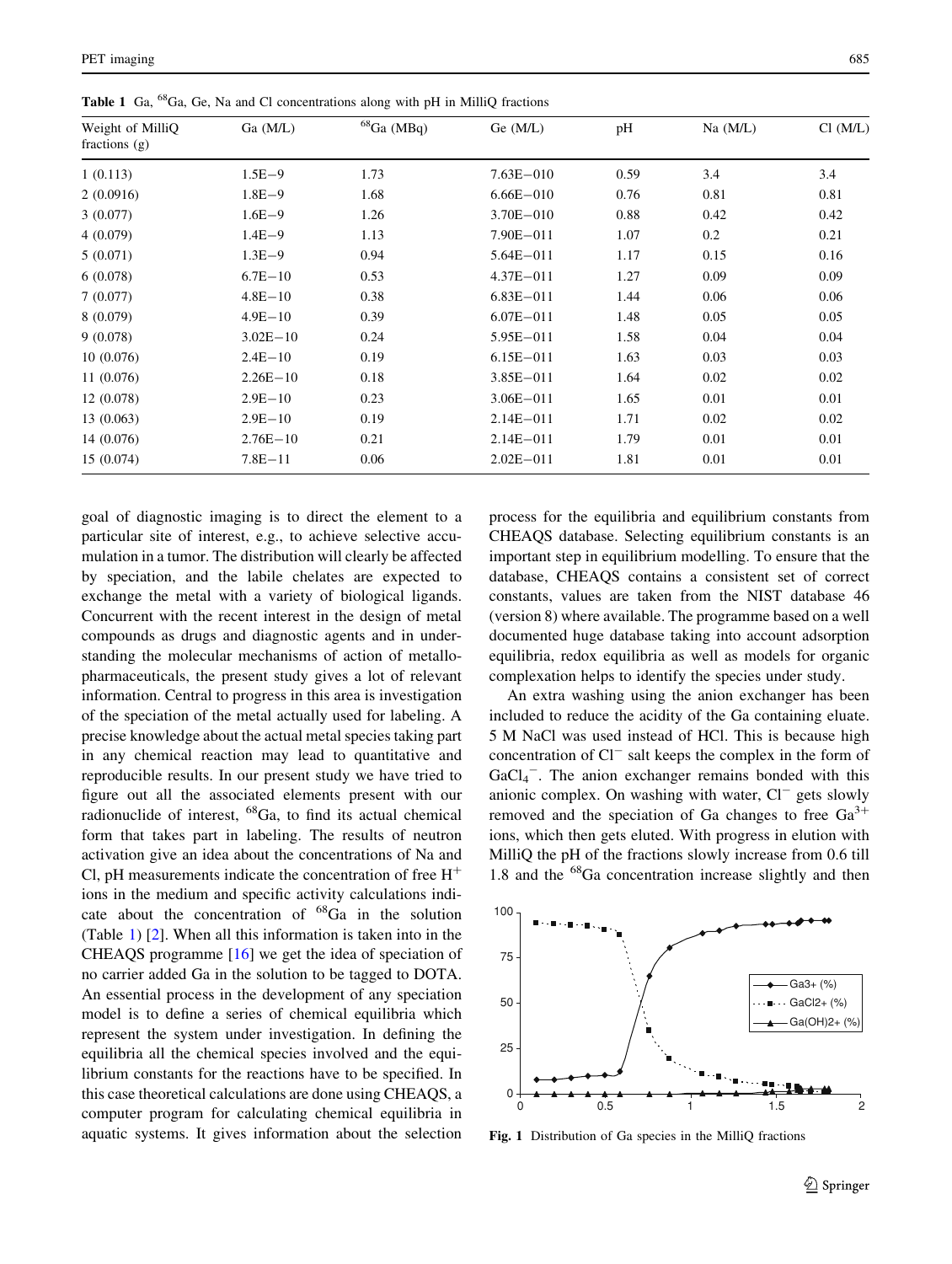| Total MilliQ fraction | mol/L Ga     | pΗ   | mol/L Na | mol/L Cl | Species distribution in solution |                 |                   |
|-----------------------|--------------|------|----------|----------|----------------------------------|-----------------|-------------------|
|                       |              |      |          |          | $Ga^{3+}$ (%)                    | $GaCl^{2+}$ (%) | $Ga(OH)^{2+}$ (%) |
| $1.5$ mL              | $1.24E - 11$ | 0.28 |          |          | 6.57                             | 93.19           | 0.25              |

Table 2 Estimation with the total MilliO collection



Fig. 2 Different elemental impurities in the MilliQ fraction containing <sup>68</sup>Ga eluted from the anion exchange resin



Fig. 3 Different elemental impurities in the HCl solution before passing through the anion exchanger for further purification

decreases. The distribution of Ga, Na, Cl and the pH of the fractions are tabulated in Table [1.](#page-2-0) The variation in the dissolved species of Ga is shown in Fig. [1.](#page-2-0) It could be seen that the  $Ga^{3+}$  slowly grows with increase in pH while the  $GaCl<sup>2+</sup>$  decreases. The estimations of the above elements along with the pH of the total eluted volume initially in the (2 mL) with MilliQ indicate that Ga is mostly present as  $GaCl<sup>2+</sup>$  (Table 2). However, just before labeling to DOTA the pH of the Ga eluate is adjusted to  $\sim$  3.5 using HEPES buffer and at that condition also Ga is expected to remain as  $Ga^{3+}$  species. The pH of the medium is raised to 3.5 before labeling because, actual labeling occurs at an optimum pH depending on the radiotracer and the peptide used [\[17](#page-4-0)]. Labelling with  $^{68}$ Ga was found to be optimum at pH  $\sim$ 3.5. This result is also in agreement with earlier speciation of Ga in blood plasma by Jackson and Byrne where the medium contained a number of different metal ions and a myriad of low molar mass ligands [\[11](#page-4-0)]. A computer model simulated that the major portion of Ga was present as  $Ga^{3+}$  at pH 3.

Very low-level elemental impurities were found to be present in the MilliQ eluate according to the results of ICP measurements (Fig. 2). Al, Co, Pd and Pt at a few (15–25) ppb concentrations can be expected from side products of nuclear reactions in the <sup>68</sup>Ge generation step or from the chemicals used at various stages of elution and purification. There was certainly a reduction in the total amounts of contaminants when compared with the mother solution that was loaded to the anion exchanger for purification of <sup>68</sup>Ga (Fig. 3). However, these impurities do not participate in labeling of DOTA peptides. The radionuclide purity (RNP, expressed as the activities of  ${}^{68}$ Ge over  ${}^{68}$ Ga) of  ${}^{68}$ Ge was found nearly  $10^{-2}\%$ . In the labeling step, solid phase extraction by  $C_{18}$  reversed phase provides an extra "safety" net'' for clinical applications since it reduces <sup>68</sup>Ge and RNP alters to a level of  $10^{-4}\%$  [[18\]](#page-4-0).

# **Conclusion**

Processing of <sup>68</sup>Ga radionuclide after eluting from the <sup>68</sup>Ge column involves a number a chemical steps before actual labeling of DOTA is done with it. An efficient and optimized method of radiopharmaceutical preparation should include a vivid understanding of the actual chemistry and speciation of the radionuclide involved. The present method directs towards the fact that, an experimentalist may use any generator material and develop any separation scheme but the ultimate species of the  ${}^{68}Ga$  radionuclide just before the labeling experiment should preferably be  $Ga^{\frac{1}{3}}$ . The findings of the radionuclide speciation in our present study offer a "master key" in the development of radiopharmaceuticals. Not only <sup>68</sup>Ga but such speciation of other radionuclides before actual tagging might come out to be a directive to an optimized labeling in development of radiopharmaceuticals.

Acknowledgments The authors gratefully acknowledge Martijn Visser, Erasmus MC, Rotterdam, for his help in collection of samples and Anneke-Koster Ammerlaan of TU Delft for her help in neutron activation analysis of the samples.